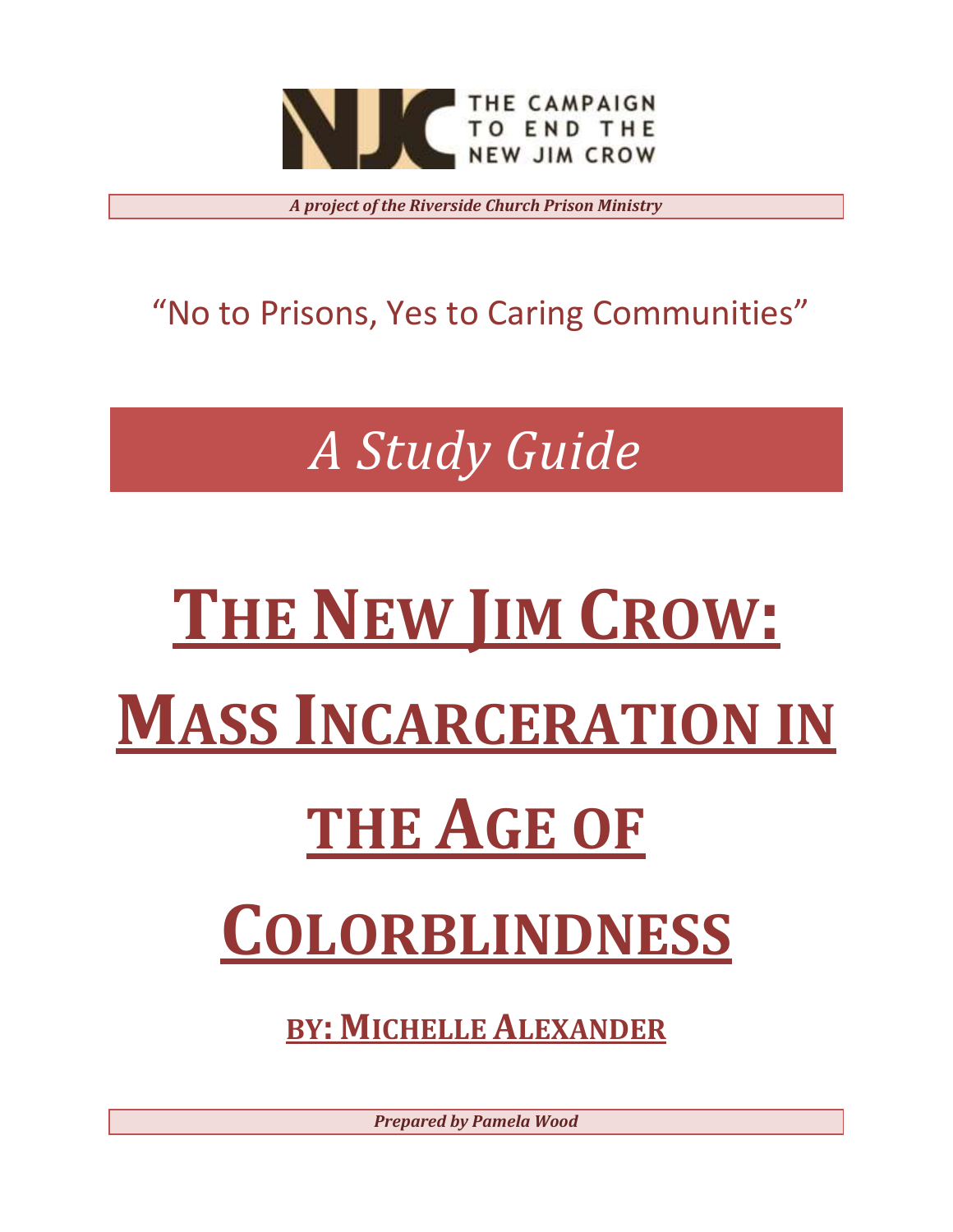*"Personally, my vision is for a grassroots, bottom-up human rights movement that is committed to ending mass incarceration entirely (which means more than just going back to 1970s rates of incarceration; it means a fundamental shift from a punitive model to a restorative model of justice -- one that does not criminalize people for public health problems like drug addiction, nor does it criminalize poverty.) The movement is rooted in the awareness that every human being has value and dignity, and is entitled to basic civil and human rights, including the right to vote, the right to work, the right to shelter, the right to education, the right to health care, and the right to food. In my vision, we as a nation finally come to embrace basic civil and human rights for all people, no matter who they are or what they have done. This movement carries with it a vision of a society in which we value education over incarceration; jobs over jails; a society that knows there are better uses for 1 trillion dollars than waging a drug war on its poorest and most vulnerable members. It is a movement in which the voices of those who have been locked up, locked out, and left behind can be heard loud and clear, and where non-violent strategies for large-scale change are employed boldly, inspiring others through deeds not just words. I envision a movement in my lifetime that brings the system of mass incarceration to its knees, and then we lay it to rest. In its place, I see a multi-racial, multi-ethnic democracy that truly provides liberty and justice for all, a society in which the basic human rights of all are respected and honored. This is not a nirvana; it will be a long-term work-in-progress, but we will have established a deep moral consensus about the basic principles and human rights commitments that will guide us in the years to come. That's my big picture vision. Figuring out how to get there, of course, is the hard part."*

# **Michelle Alexander**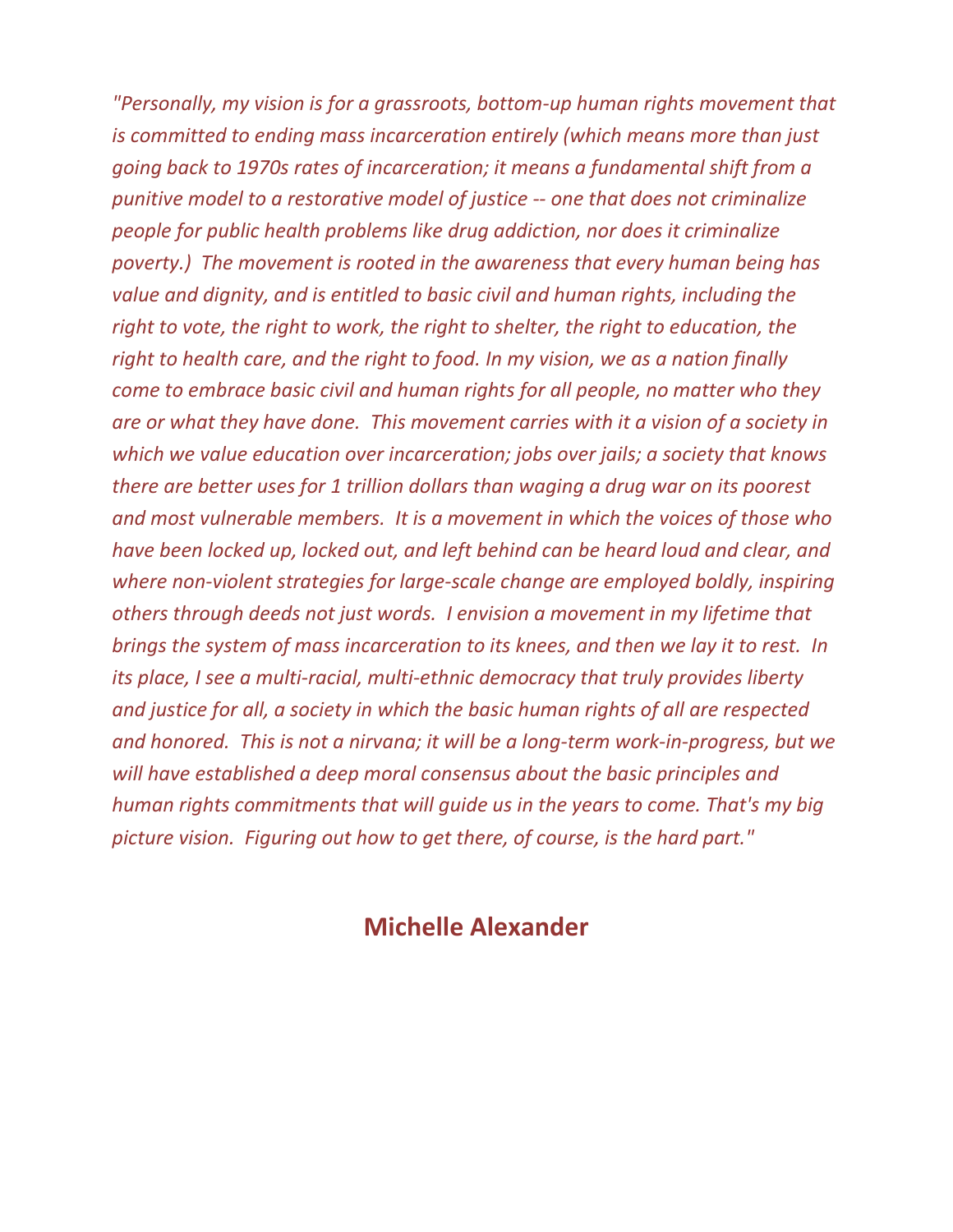# **WHY STUDY THIS BOOK IN A GROUP?**

*It helps to answer important questions and discussion may bring out information and new points of view on questions like:*

- *1. Why does the United States have the highest rate of incarceration in the world?*
- *2. It costs \$55,000 a year to incarcerate a person for a year in NY State. Is this the way we want our society to allocate its resources?*
- *3. Why are more African American males under the control of the criminal justice system now than were enslaved in 1850?*
- *4. What Supreme Court decisions have eviscerated the 4th amendment, which protects us from search and seizure?*
- *5. Why did the War on Drugs not make you safer?*

## **ASSEMBLING A GROUP**

- *1. A group of 12 to 18 people is a good number to aim for.*
- *2. A diverse group will stimulate discussion and offer different points of view. This might be achieved by combining 2 churches, a church and a community group, 2 different colleges or universities, or simply having a core group invite friends.*
- *3. It is helpful to have a space where people can see one another as they speak: a circle or a square rather than rows.*

#### **RUNNING THE GROUP**

- *1. Each meeting should have a facilitator. The job can be rotated or the same person may lead the group throughout.*
- *2. It may be helpful to have the group generate the guidelines for discussion.*
- *3. A minimum of 4 meetings is needed to fully discuss the topics, but 5 meetings seem to us to be optimal, the last two devoted to Chapter 6 and future actions.*
- *4. Aim for a meeting no more than 2 hours in length. People tend to lose focus after that time span.*
- *5. To begin discussion, several techniques might be helpful.* 
	- *a. Have people read a short passage from the book that struck them as important with no comment. This may help people who are shy feel more comfortable about participating. It is important to be sensitive to the possibility that all members of the group may not have strong reading skills.*
	- *b. Have people read some passages that seemed important to them but limit discussion to a half hour of the allotted time.*
- *6. During discussions it is important to encourage the participation of all members of the group.* 
	- *a. Call on people in turn, with the facilitator letting people know the goal is to maximize participation.*
	- *b. With the agreement of the group, it may be helpful to have a time limit for responses to questions. 3 minutes is a reasonable time limit. The timekeeper should not be the facilitator.*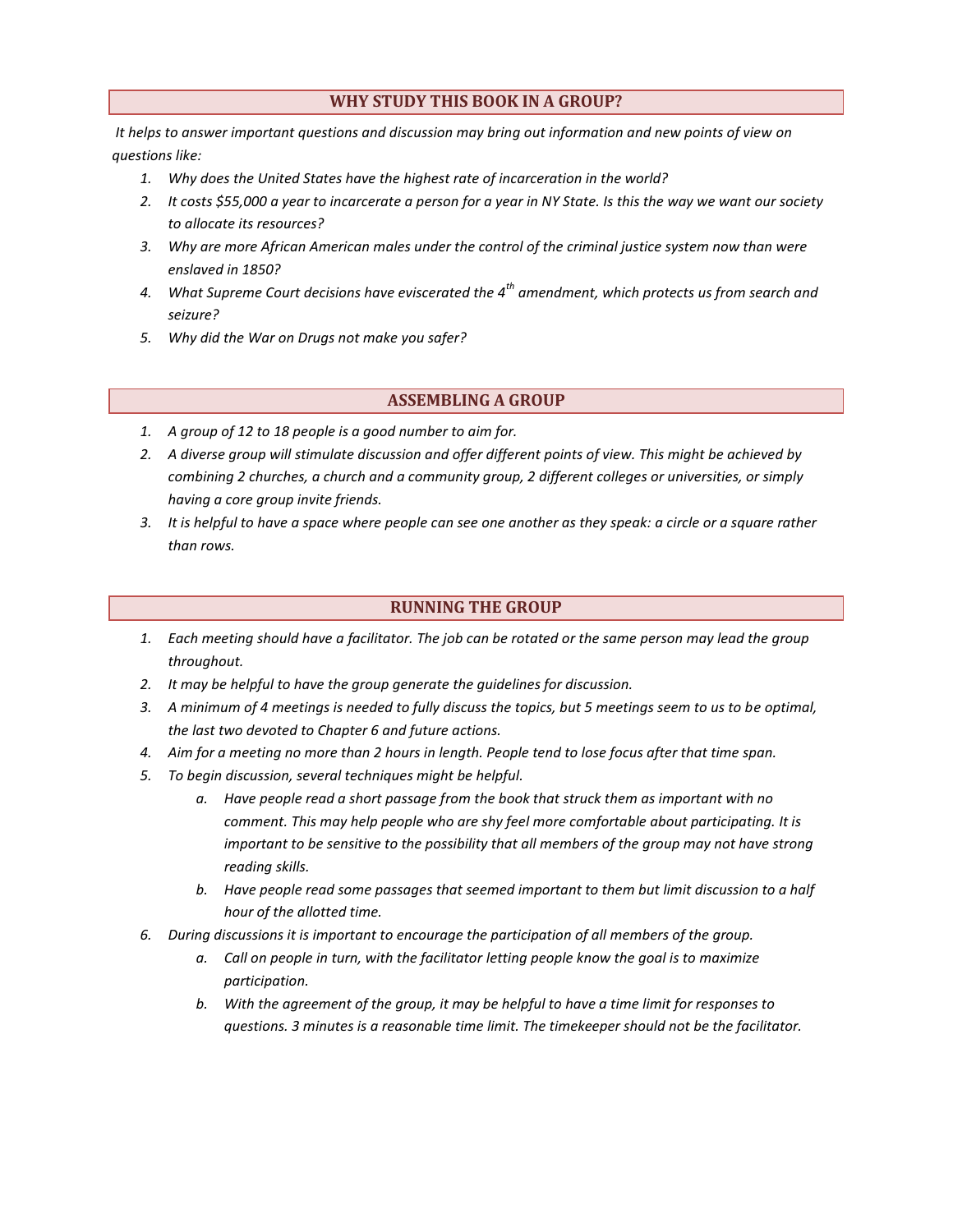#### **SUPPLEMENTARY MATERIALS**

*Video of Michelle Alexander speaking at Riverside Church in May 2011 (available for a \$10 requested donation by contacting Lewis Webb Jr. at [lwebb@afsc.org](mailto:lwebb@afsc.org)*

*[www.sentencingproject.org](http://www.sentencingproject.org/) gives statistics on incarceration and the imprisonment ratios of Blacks to Whites and Hispanics to Whites for each state in the U.S.*

*[www.cepr.net/documents/publications/incarceration-2010-06.pdf](http://www.cepr.net/documents/publications/incarceration-2010-06.pdf) is an article discussing the need for change in the prison system. There are excellent charts within the article and comparisons made between the U.S. and other countries in the world.*

*[www.drugpolicy.org/news/pressroom/pressreleases/pr021011.cfm](http://www.drugpolicy.org/news/pressroom/pressreleases/pr021011.cfm) "2010 NYC Marijuana Arrest Numbers Released" This article is a specific example of how the use of stop and frisk impacts communities of color. [www.c-spanvideo.org/program/ByAn](http://www.c-spanvideo.org/program/ByAn) A description of the Old Jim Crow, 73 minutes*

*Private prisons are present in the majority of states in the U.S. They have had an impact on mass incarceration that*  is important for the public to understand. Not covered extensively in Michelle Alexander's book, it might be helpful *to have someone in the group do some research and present to the group. Wikipedia has an article on private prisons that is helpful but must be supplemented.*

*[www.globalsearch.ca/index.php?context=va&aid=8289](http://www.globalsearch.ca/index.php?context=va&aid=8289) "The Prison Industry in the United States: Big Business or a New Form of Slavery," by Vicky Pelaez, El Diario-La Prenza*

*[www.npr.org/templates/story/story.php?storyid=130833741](http://www.npr.org/templates/story/story.php?storyid=130833741) "Prison Economics Help Drive Arizona Immigration Law"* 

*[www.correctionsproject.com/corrections/pris\\_priv.htm](http://www.correctionsproject.com/corrections/pris_priv.htm) "Private Prisons Are Back." This article helps to make the connection between the old Jim Crow and the New.*

*New sites*

*www.thenation.com/article/162478 The Hidden History of ALEC & Prison Labor, by Mike Elk & Bob Sloan, August 1, 2011*

*[www.dailykos.com/story/2010/12/14/928611](http://www.dailykos.com/story/2010/12/14/928611) "Insourcing: Identifying Businesses Involved in Prison Labor"*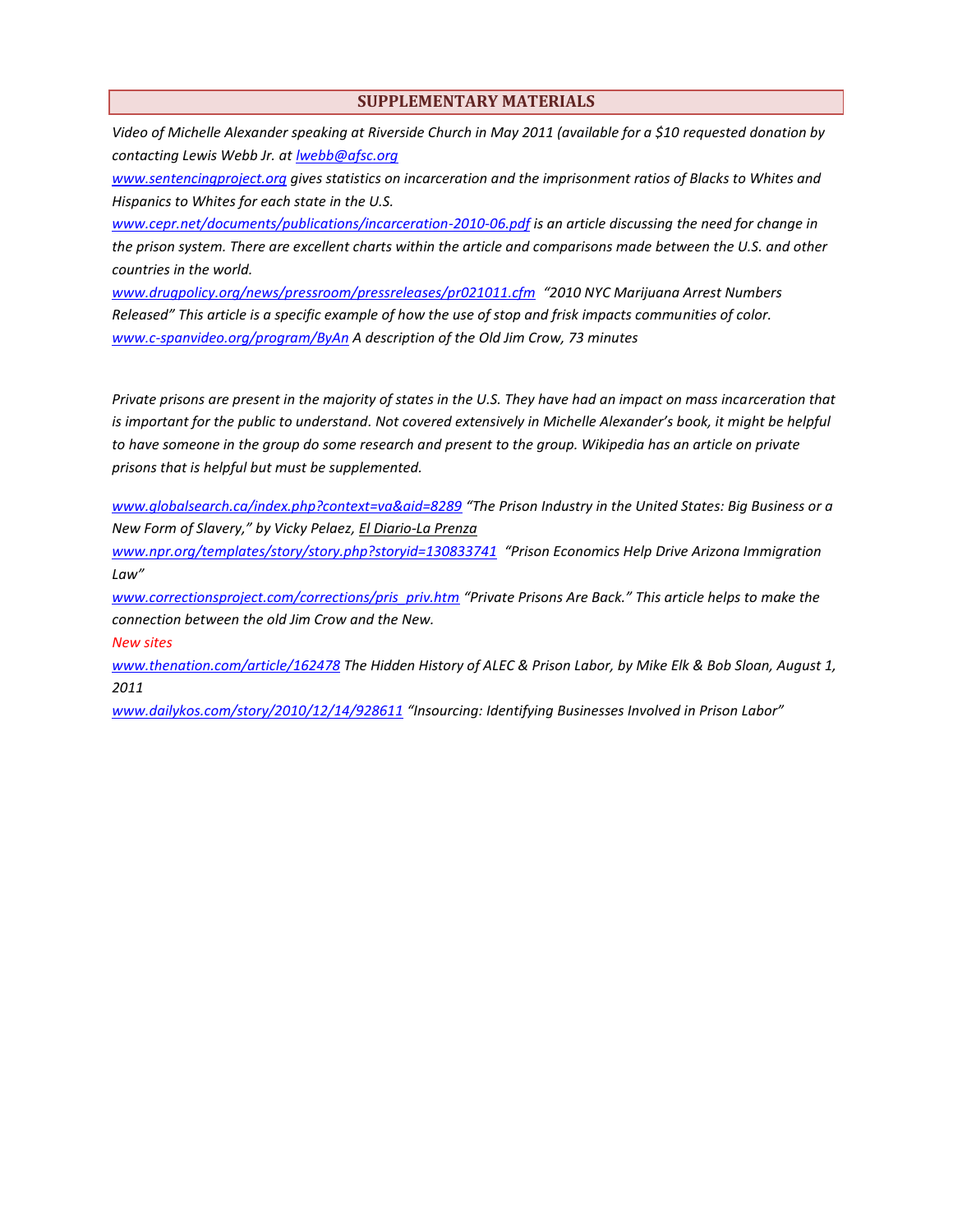# **THE NEW JIM CROW: STUDY QUESTIONS FOR INTRODUCTION AND CHAPTER 1**

The questions are divided into questions that focus on the content of the book and discussion questions. Not all *issues presented in the Introduction are followed up by questions because later chapters deal with the material in more depth. As you read, it may be helpful to keep a list of rights to which people convicted of drug and other crimes no longer have access.*

#### *Content Questions*

- *1. What is Michelle Alexander's main idea as expressed in the Introduction?*
- *2. What is the rate of incarceration in the US and how does it compare to other countries?*
- *3. What facts about drug use are important when assessing the timing of the War on Drugs?*
- *4. What factors undermined the "Old" Jim Crow system?*
- *5. How does Michelle Alexander assess the impact of the Clinton Presidency on African Americans?*
- *6. What changes were taking place in the African American community and other communities of color that made them particularly vulnerable to the War on Drugs?*

#### *Helpful Terms, Concepts to Know*

- *1. Racialized Caste System*
- *2. Racial Bribe*
- *3. Reconstruction*

- *1. What reasons would you have for deciding that the increase in the rate of incarceration reflects the racism in US society?*
- *2. Why have Civil Rights organizations not focused on or have been slow to focus on the issue of racial justice?*
- *3. What strategies have wealthier whites used to divide poor whites from African Americans in the past and in the present?*
- *4. "The current system of control depends on black exceptionalism; it is not disproved or undermined by it." (p. 14) Do you agree or disagree?*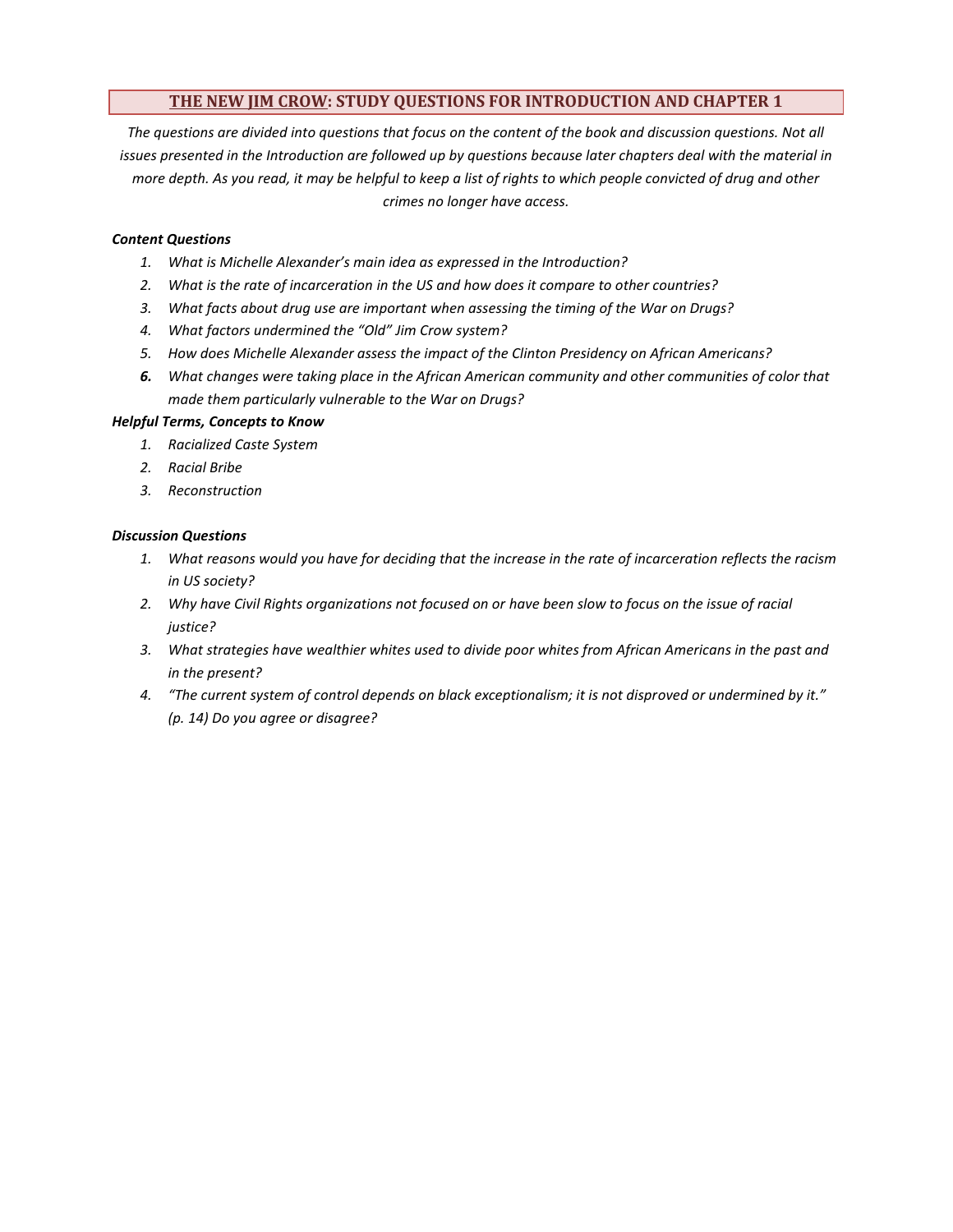# *THE NEW JIM CROW: STUDY QUESTIONS FOR CHAPTERS 2 & 3*

#### *Content Questions*

- *1. What myths and assumptions does the general public believe about the criminal justice system?*
- *2. How have the courts weakened the Fourth Amendment since 1982? Both chapters describe important decisions. It would be a good idea to have a list of specific decisions. you might find them useful in future discussions.*
- *3. What are the problems with pretextural traffic stops? Especially with regard to Operation Pipeline?*
- *4. Why do police departments in the various states prioritize drug arrests?*
- *5. Both the police and prosecutors have a great deal of discretion in their roles. How has this discretion been used?*
- *6. In what ways is jury selection biased?*

#### *Helpful Terms/Concepts to Know*

- *1. "War on Drugs"*
- *2. 14th Amendment to the Constitution*
- *3. Mandatory minimum sentence*
- *4. Pretext stops*
- *5. Consent searches*
- *6. Racial profiling*
- *7. McKlesky vs Kemp*
- *8. Alexander vs Sandoval*
- *9. Purkett vs Elm*

- *1. What has been the role of the Supreme Court in addressing racial bias since the beginning of the Drug War?*
- *2. Compare the "Old Jim Crow" system to the "New Jim Crow" system. What similarities? What differences? Purposes? Methods?*
- *3. What do we feel is a reasonable response to those in possession of drugs currently defined as illegal? To those currently selling drugs that are currently defined as illegal?*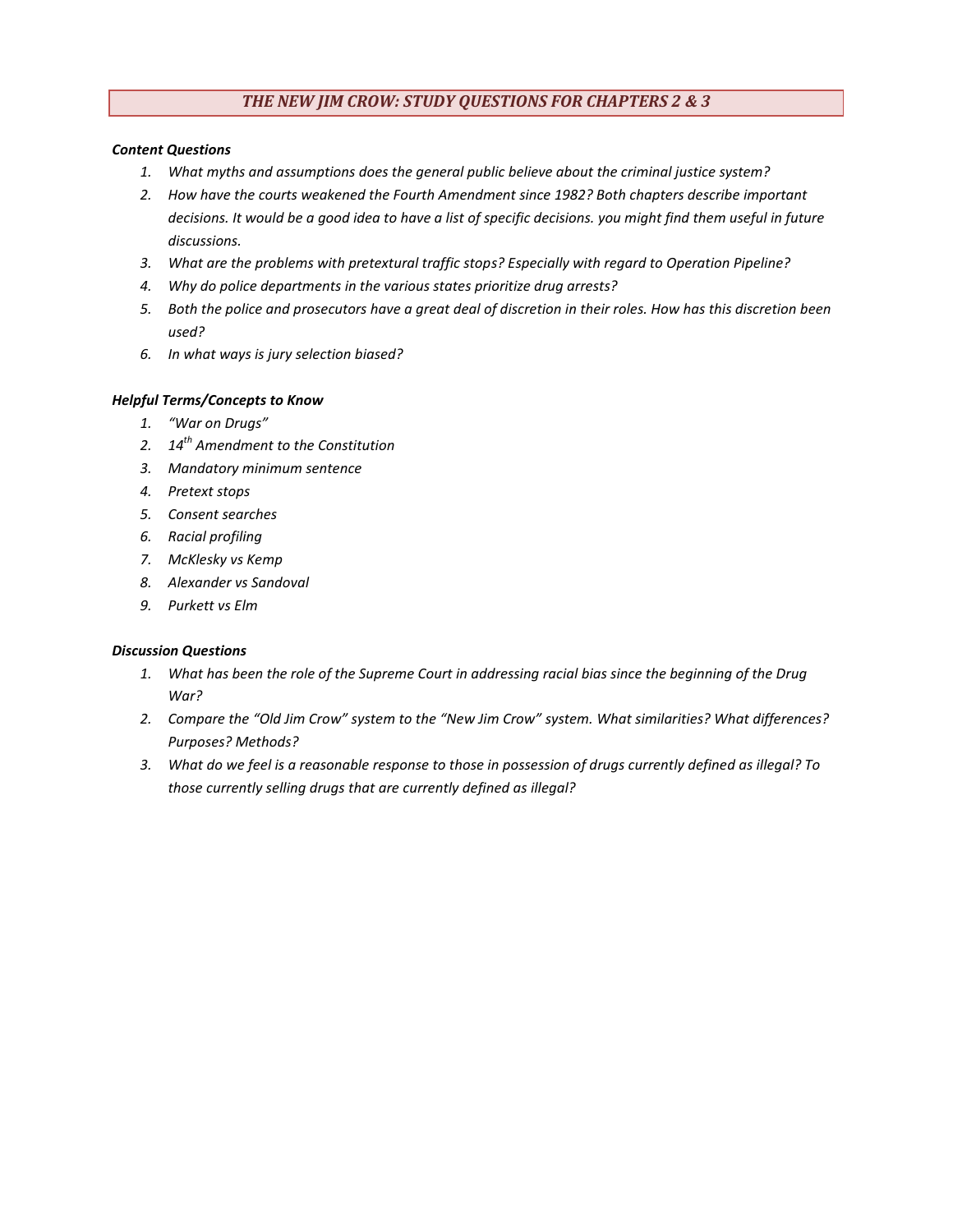# *THE NEW JIM CROW, STUDY QUESTIONS FOR CHAPTERS 4 & 5*

#### *Content Questions*

- *1. What rights may be taken away as a result of a felony conviction?*
- *2. What are the effects of mass incarceration on the communities which have high incarceration rates?*
- *3. How does Michelle Alexander interpret the development of "gangsta culture?"*

#### *Helpful Terms/Concepts to Know*

- *1. Anti-Drug Abuse Act of 1988*
- *2. Quality Housing and Work Responsibility Act of 1978*
- *3. Housing & Urban Development' "One Strike Guide."*
- *4. Debt bondage*
- *5. Invisible punishment*
- *6. Racial indifference*
- *7. Political disenfranchisement*

- *1. What are the similarities and differences between the "old" and "new" Jim Crow? What differences would be important to take into account when organizing a movement?*
- *2. Alexander summarizes the social meaning of slavery as exploitation, Jim Crow as subordination and Mass Incarceration as marginalization. Does this seem to be an accurate summary and if so, how can marginalization be addressed?*
- *3. How might the social silence around incarceration affect a movement for change? What factors does Alexander feel have caused Americans to deny the fact of mass incarceration of people of color? In what ways might a movement for change want to address them?*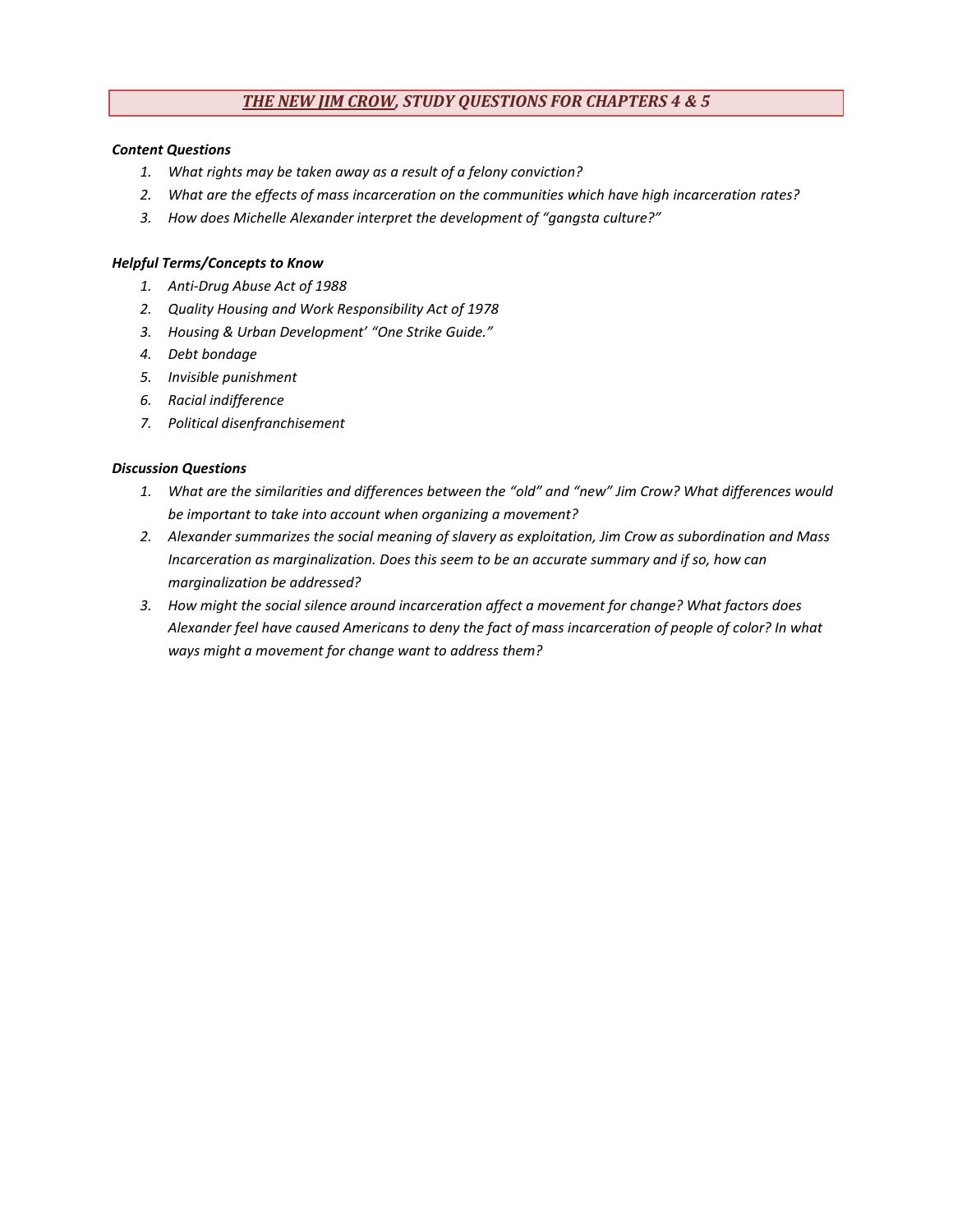# *THE NEW JIM CROW, STUDY QUESTIONS FOR CHAPTER 6*

#### *Content Questions*

- *1. Why does the success in changing the charges against the Jena 6 not apply to the New Jim Crow?*
- *2. Why have the civil rights organizations been slow to acknowledge the New Jim Crow?*
- *3. What are the problems Michelle Alexander sees with the emphasis of the Civil Rights Movement on affirmative action?*
- *4. What aspects of the Drug War does Michelle Alexander say must be dismantled?*
- *5. Why does Michelle Alexander believe that conventional strategies for change will not work?*

#### *Helpful Terms/Concepts to Know*

- *1. Jena 6*
- *2. Black Exceptionalism*
- *3. Affirmative Action*

- *1. Do we agree that that colorblindness is part of the problem? If so, how can this be addressed?*
- *2. What are our thoughts about Alexander's idea of no longer pursuing affirmative action?*
- *3. Why does Alexander believe that when building a movement the focus should shift from Civil Rights to Human Rights?*
- *4. What kinds of strategies can be effective in including all, especially poor whites?*
- *5. Is punishment the best or necessary response to crime?*
- *6. How do we change the power structure?*
- *7. What prevents justice from being administered equally and fairly in the United States?*
- *8. How do we engage people in promoting change whose interests are not so immediately involved in dismantling the system of mass incarceration?*
- *9. In what ways may we help those who have been incarcerated reintegrate into our communities?*
- *10. What next steps do we feel we should take?*